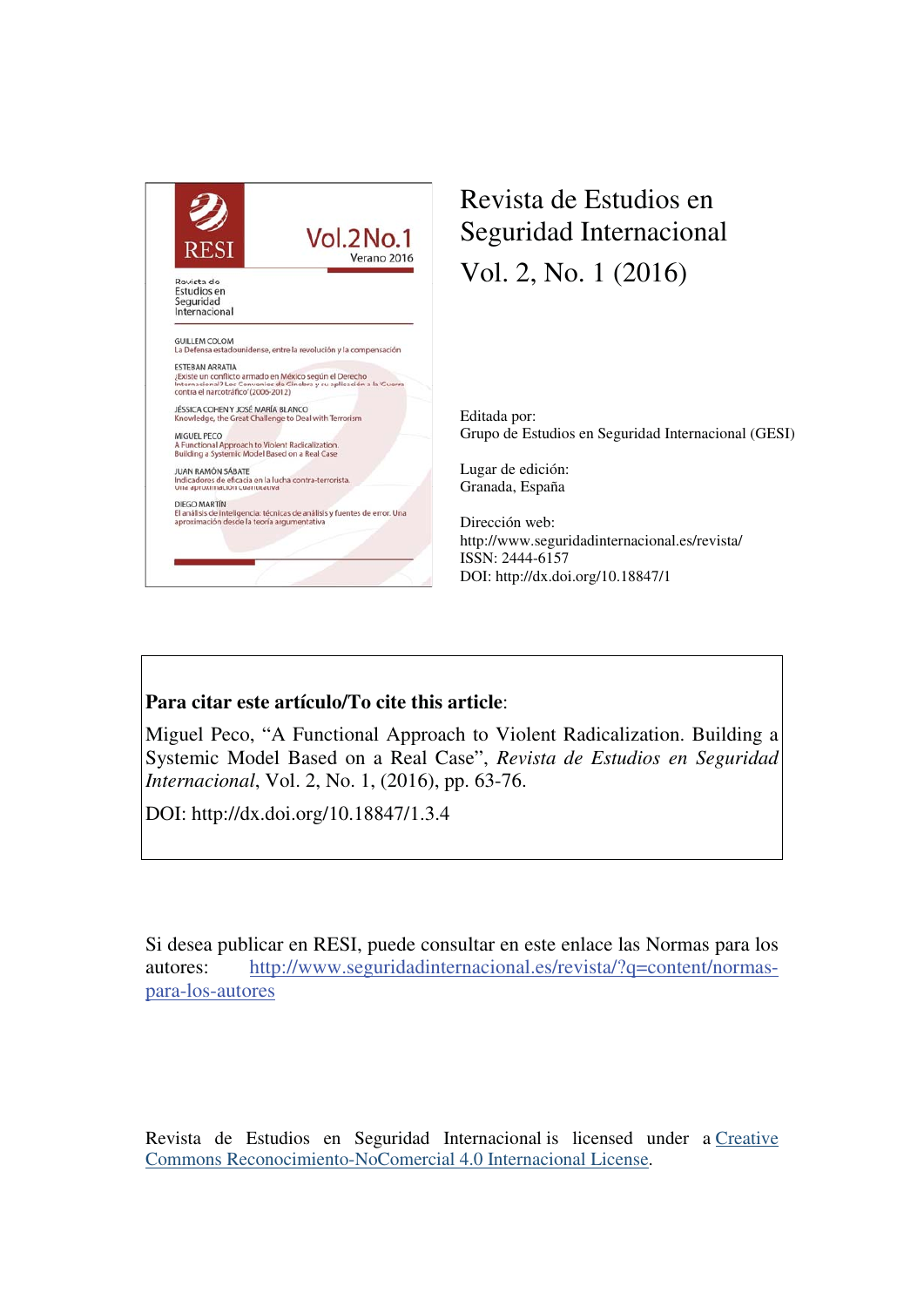# **A Functional Approach to Violent Radicalization. Building a Systemic Model Based on a Real Case**

Aproximación funcional a la radicalización violenta.

Propuesta de un modelo sistémico basado en un caso real

## MIGUEL PECO

#### Universidad Complutense de Madrid, Spain

ABSTRACT: A paradox in the study of violent radicalization is that while each of the empirical findings can be explained with multiple theories, very few theories can explain a relevant number of these findings simultaneously. This paper conducts a functional behavior assessment of violent radical behavior, investigating the factors responsible for its initial learning and subsequent maintenance. Specifically, a model of radicalization is proposed that can explain a wide range of observed phenomena, accommodate apparent exceptions, and obtain testable consequences. It also challenges some firmly rooted ideas, as the alleged existence of aggressive influence practices, or brainwashing. Finally, the model can also provide valuable predictions for subsequent research, such as those related to the reversibility of the process of radicalization.

KEYWORDS: Radicalization, de-radicalization, terrorism, functional behavior assessment, cognitivebehavioral approach.

RESUMEN: Una paradoja en el estudio de la radicalización violenta es que, si bien cada uno de los hallazgos empíricos puede explicarse desde múltiples teorías, son escasas las teorías capaces de explicar varios de estos hallazgos simultáneamente. En este trabajo se aplica el análisis funcional de la conducta a la conducta radical violenta, buscando los factores que pudieran estar detrás de su adquisición y mantenimiento. En concreto, se propone un modelo de radicalización que puede explicar un amplio abanico de fenómenos observados, acomodar aparentes excepciones y obtener consecuencias contrastables. También permite desafiar algunas ideas firmemente arraigadas, como la supuesta existencia de prácticas de influencia agresiva, o lavados de cerebro. Finalmente, el modelo permite obtener predicciones de gran valor para la investigación posterior, como las relacionadas con la reversibilidad del proceso de radicalización.

PALABRAS CLAVE: Radicalización, des-radicalización, terrorismo, análisis funcional de la conducta, enfoque cognitivo-conductual.

Recibido: 1 de febrero de 2016.

Aceptado: 17 de febrero de 2016.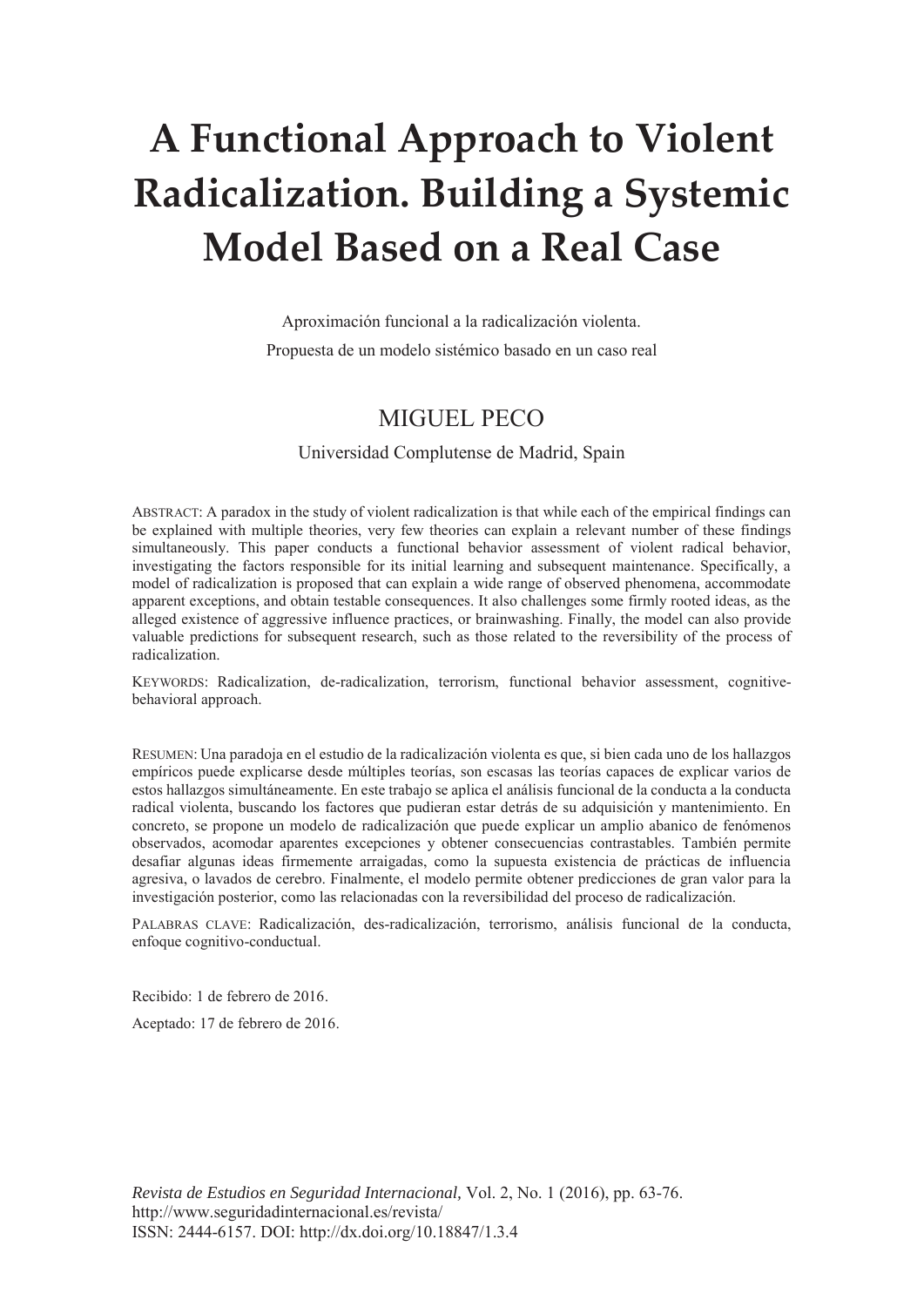#### **INTRODUCTION**

In studying the phenomenon of violent radicalization, there is a broad consensus on issues such as the progressiveness of the process, the low proportion of radical individuals who eventually become terrorists, and the importance of bonds of friendship and camaraderie, amongst others. Similarities have also been noted between the processes emerging in different contexts of radicalization, independent of its associated ideologies or inclinations (European Commission's Expert Group on Violent Radicalization, 2008). Much of the research conducted in this regard has been based on the social sciences, trying to clarify the factors that might be related to the phenomenon. This has led to the development of many theories and the proposal of some conceptual models (Borum, 2011).

The paradox, however, is that while each of the empirical findings related to violent radicalization can be explained with multiple theories, very few theories can explain a relevant number of these findings simultaneously. In fact, very few proposed models of radicalization are able to explain a wide range of observable phenomena and, simultaneously, Figure out contrastable consequences.

This paper is a continuation of "A Cognitive-Behavioral Approach to Violent Radicalization, Based on a Real Case" (Peco, 2014), which conducted an analysis of a real context of radicalization based on the practices of a known terrorist organization and its political arm. As described in the article, this context was characterized at the time by the absence of reasons that normally correlate with the use of violence to reach political purposes. Notwithstanding this, paradoxically, it was also characterized by its relative success in radicalizing supporters and generating violence. These features make this case a particularly suitable context to identify the key factors that could be involved in the process of radicalization of certain individuals.

This paper will use the empirical evidence gathered in the previous work to build a comprehensive and coherent model of radicalization. The first step in constructing this model will be the definition of the structural elements involved in the process of radicalization. Next will be the proposal of the effects caused by the interaction of these elements. Finally, it will be the definition of the main process and its dependent variable, as well as the variations thereof as a result of the individual's interaction with the aforementioned effects. All the above will be traced through a flowchart with feedback mechanisms that control the value of that variable.

As a coherent body of hypotheses, the model will be tested in two ways. On the one hand, for its ability to both explain a wide range of observable situations within radicalization environments and accommodate particular cases. On the other hand, the model will be indirectly tested for its ability to produce conclusions that can be contrasted in a reasonable manner

To finish this introduction, it is necessary to highlight one of the underlying assumptions for this model. Unlike other types of common violent behavior where benefits for the individual are derived from external rewards, benefits for the violent radical are primarily internal. Militancy and subsequent violent activities in the radical group can provide internal rewards through feelings of pride, acceptance, belonging, achievement, etc. In the context of a developed society, these rewards are easier to attain this way rather than through other individual or social activities that normally require a higher level of effort and perseverance.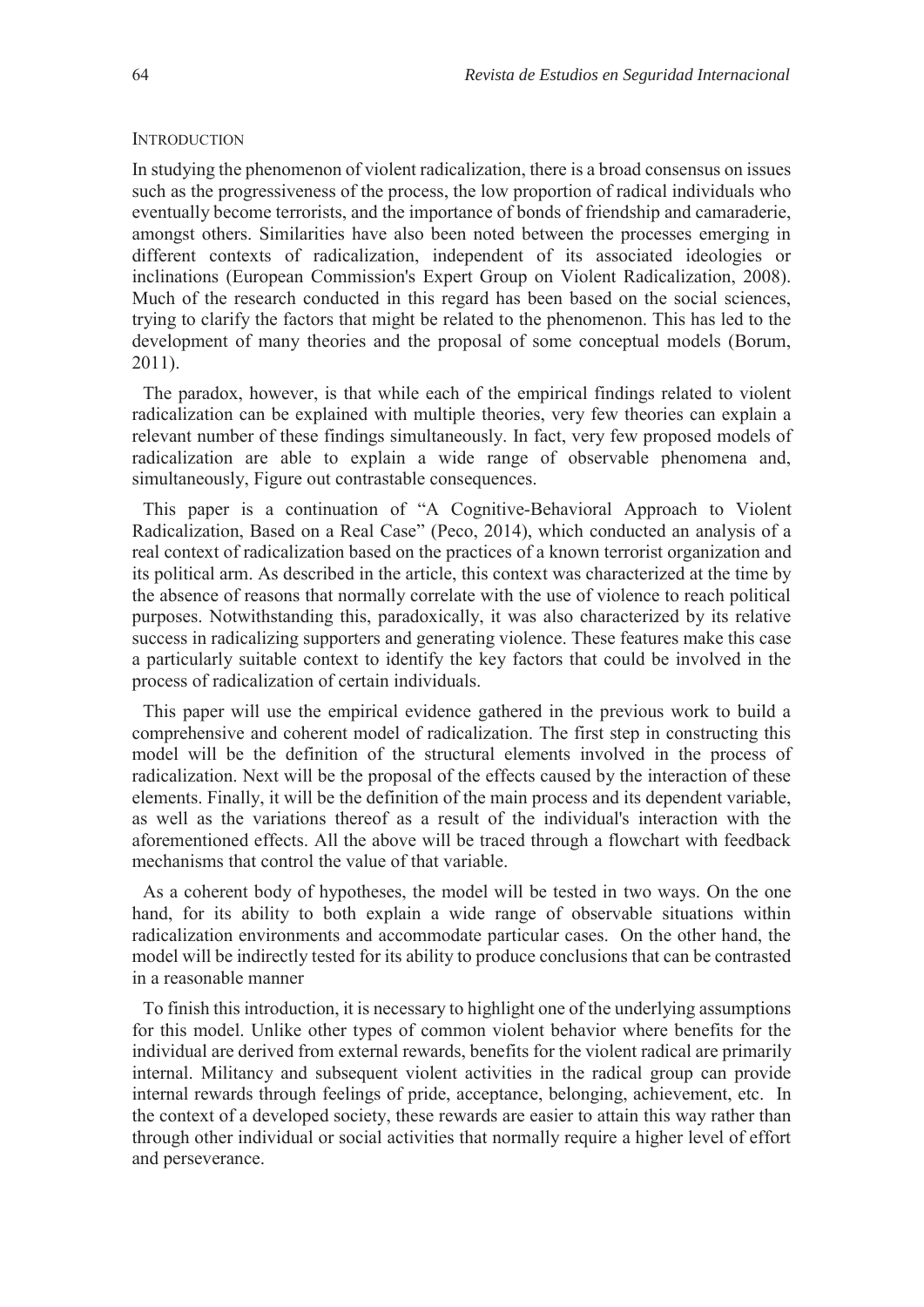#### THEORETICAL FRAMEWORK

This model was developed with a cognitive-behavioral approach as well as functional behavior assessment (FBA). Regarding the first, it is necessary to point out that radical violent behavior is seen as a learned behavior, and, therefore, its acquisition, maintenance and possible extinction are subject to the principles of Learning Theory. In a cognitive behavioral context, behavior does not only include visible motor behavior; thoughts, feelings and attitudes associated with that motor behavior are also considered as a part of the individual's response, which is elicited under specific stimuli. As a result, responses and behavior in general are considered to manifest themselves through three separate systems: cognitive, physiologic and motor (Lang, 1968).

From a functional approach, behavior is analyzed in terms of response to specific stimulatory conditions. However, the individual´s response towards a given stimulatory condition may not always be the same. According to Operant Conditioning paradigm, responses may vary in magnitude and frequency depending on the consequences of past responses (Skinner, 1987). An FBA is intended to precisely identify the circumstances in which the individual´s behavior was acquired and why it is presently maintained. The axiom of the FBA is that if a behavior persists, even though it is not an adaptive behavior, it is because that behavior is carrying out a function that translates into benefits for the individual<sup>1</sup>. Technically speaking, it is said that the behavior is being reinforced, because otherwise it ought to have disappeared already, either by extinction or punishment.

An additional advantage provided by the use of an FBA is the avoidance of moral assessments on individual's violent acts, which are frequent reactions when dealing with very sensitive topics like this one. Violent behavior carried out by a radical activist is considered non-adaptive strictly for functional reasons. On the one hand, the likelihood for an activist to reach his declared objectives by using violence is very little. On the other hand, the likelihood that violence will be followed by aversive consequences, like prison penalties for long periods of time, is high. These reasons, among others, make radical violent behavior in developed societies a non-adaptive approach, and there is no need to take into consideration ethical or moral aspects, which are reserved for other disciplines.

An FBA also allows for the definition of the role of beliefs that are normally associated with the process of radicalization. From a cognitive-behavioral point of view, those beliefs mark the difference between radical violent behavior and other contexts of organized violence, e.g. those linked to common crime. However, functionally speaking, there is little difference among beliefs based on politics, religion or other corporative imagery. As a matter of fact, the proposed model of radicalization can be easily adapted to other kinds of violence, e.g. violence conducted by some gangs of youths. Finally, it is necessary to remark that the process of radicalization constitutes a relevant subject of study because sometimes it encompasses violence, and not because of the more or less extreme way that a given individual understands or professes those beliefs.

In building the model, the following classic theories are used to explain specific sequences: Social Learning (Bandura, 1977), Operant Conditioning (Skinner, 1938), and Cognitive Dissonance (Festinger, 1957). Although using all these theories to explain the same phenomenon is not an orthodox approach from the point of view of the cognitivebehavioral paradigm, this inconvenience is balanced through the use of concepts that in general are more familiar for most of the readers. It is also worth mentioning that only strictly necessary theories have been used, despite the fact that there exit a number of more recent ones that can explain certain aspects of the process of radicalization. This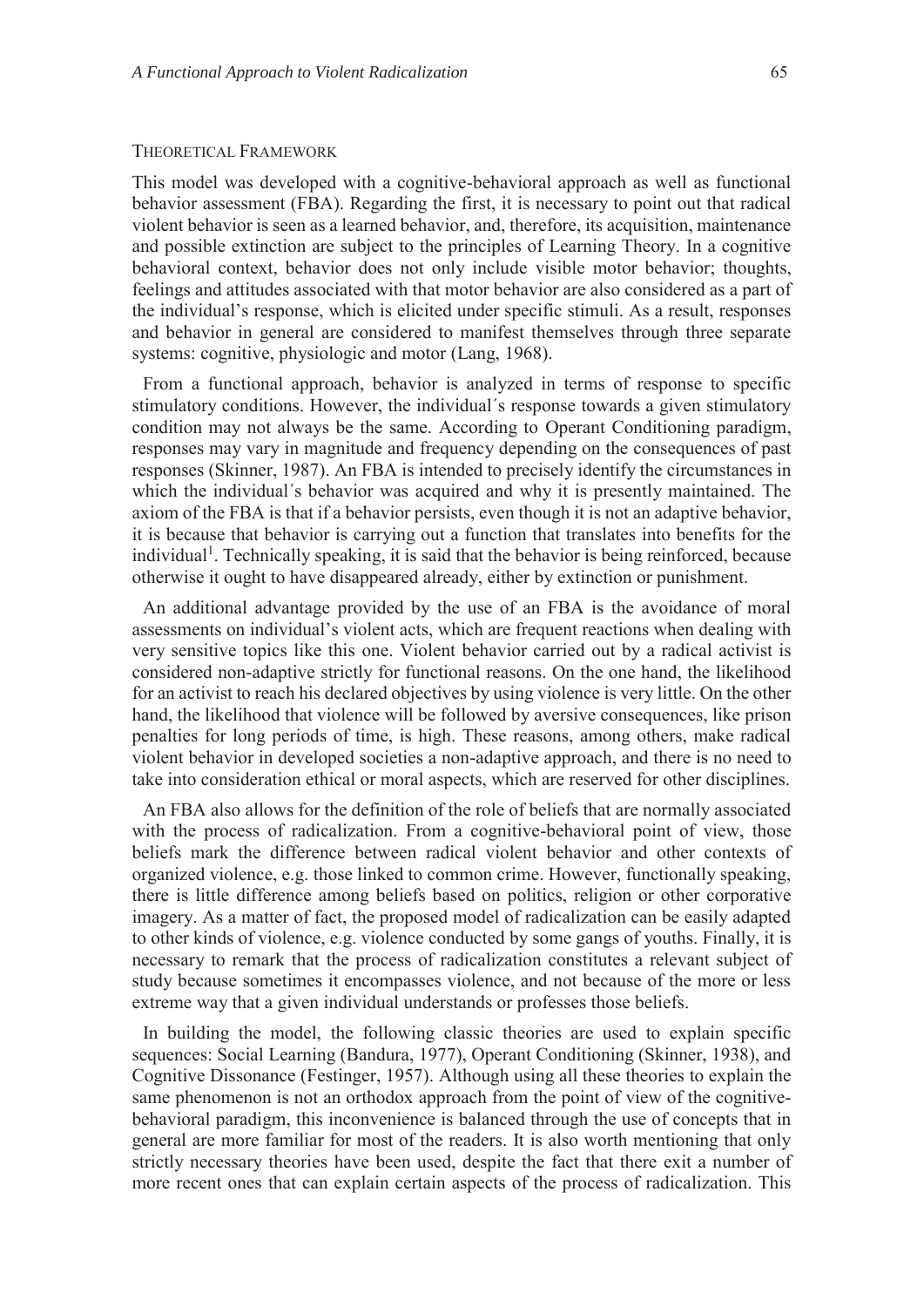approach contributes additionally to the simplicity of the proposal, and is fully in line with the principle of parsimony.

This last criterion also justifies the absence of references to other models of radicalization, which might seem partially similar to the one here proposed.<sup>2</sup> Although the findings of those models are acknowledged, they are not necessary either to elaborate or to support the present one. It is also not intended to conduct a comparative study among different theories on radicalization –that would perhaps be an endeavor for other authors, should the case arise- but simply to show a coherent model, made by using a different approach that is, above all, based on a very particular context of radicalization.

#### PROPOSING A MODEL OF RADICALIZATION

#### *Structure*

The model structure consists of three basic elements (Figure 1). First is the clandestine organization, which becomes the reference of radicalization for some individuals. This organization operates on a relatively established physical or virtual infrastructure; employs, justifies and legitimizes the use of violence to achieve their goals; makes use of terror; and recruits new members to ensure its survival and expansion.

Second is the radical group, which operates within the bounds of legality and becomes the great intermediary between the clandestine organization and the social environment. This group carries out a series of actions aimed at supporting that organization, at recruiting and mentoring its own militants, as well as influencing the social environment where it is deployed. Specifically, key activities conducted by the radical group that potentially relate to individuals' radicalization are:

- Organizing and controlling protest activities and recreational events.
- Harassing and targeting political opponents.
- Producing and disseminating a discourse that justifies and glorifies violent activities carried out by the clandestine organization.
- Encouraging and organizing low-intensity violent activities.
- Organizing and structuring activities relevant to members' militancy.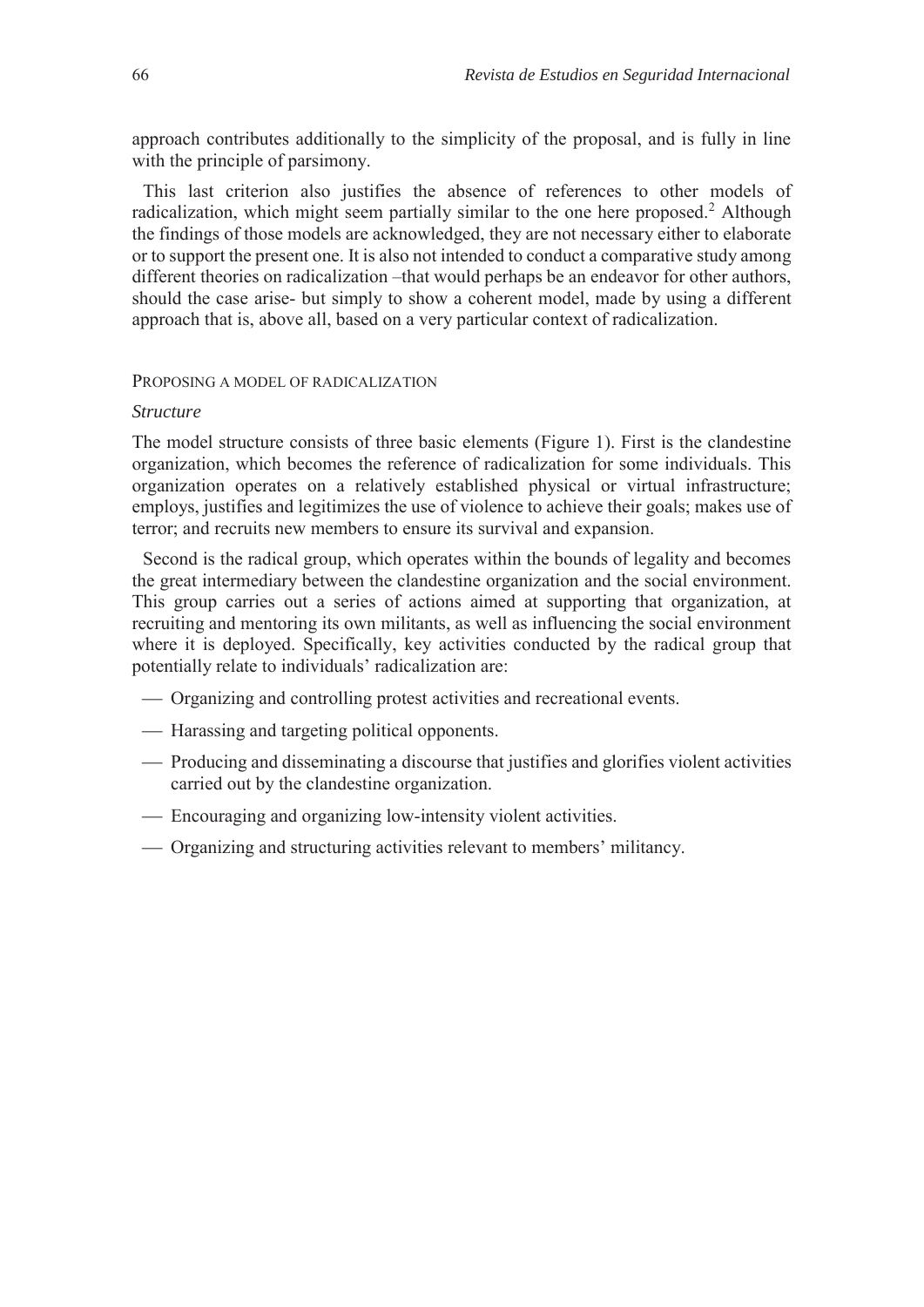

And third, there is the social environment where the radical group is deployed, which is directly influenced by the group itself and also by the clandestine organization. Within this social environment, an important role is played by the sympathizers, i.e. an undefined group of people who get along with that organization in a spontaneous manner; that share to some extent its ideology, objectives and means to achieve them; and that may even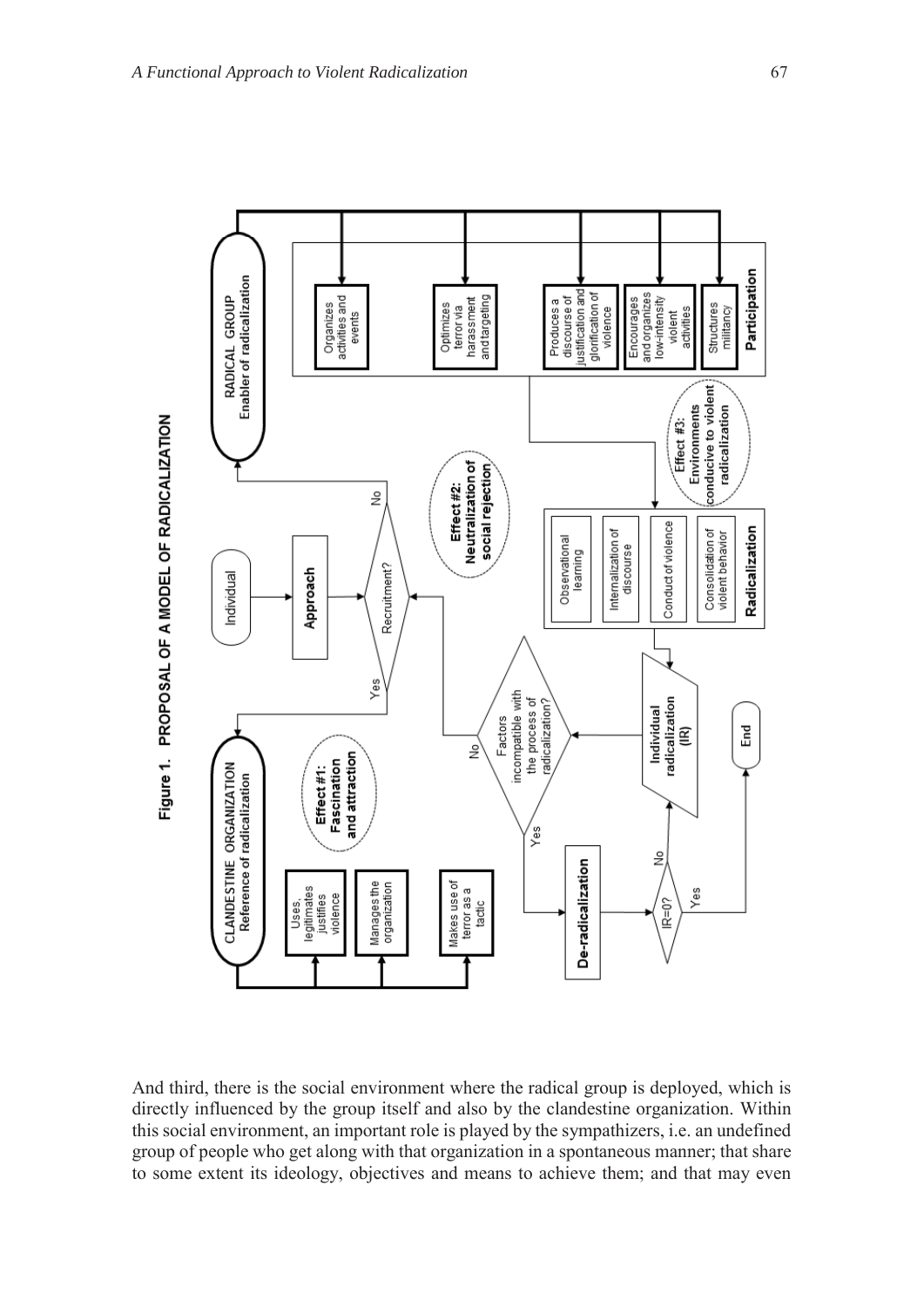achieve some degree of informal organization. Some of these sympathizers can start radicalizing gradually, having the option to integrate themselves into the radical group as militants, and even into the clandestine organization as members.

#### *Interaction*

Regular activities undertaken by the clandestine organization and the radical group create a series of effects in their social environments. Before going to their description, two key assumptions in this regard should be noted. These assumptions are backed by the empirical evidence gathered in the analysis of the real case this model is based on (Peco, 2014).

The first one is that the combination clandestine organization-radical group can cause fascination and attraction among certain sectors of the population. When it comes to understanding the process of radicalization, it is a serious mistake to consider the radical group only as a group of activists willing to carry out protests by violent means. Rather, it is necessary to put oneself in the sympathizer/potential activist's shoes and view the radical group as a clear and structured way of life that offers the possibility of taking part in an exciting and transcendent project, such as changing a society. Thus, membership in these groups might be for some individuals a great shortcut to a mirage of self-realization, especially if there are no alternative routes to achieve this latter.

The second assumption, closely related to the first one, is that militancy in the radical group, including the use of violence, is a source of internal satisfaction for the individual. Internal satisfactions such as perceiving the admiration of others, a feeling of acceptance in the group, high self-esteem, or even consummating revenge for pretended offenses, can be as motivating as material rewards like money or other benefits.<sup>3</sup> The expectation of achieving any of these satisfactions can provide an explanation of why some individuals come to embrace the path of violence in the absence of a clear motive, with all the disadvantages that an eventual step into hiding mean in terms of deprivation.

The three effects considered relevant in this model of radicalization are: attraction, neutralization of social rejection, and environments conducive to violent radicalization.

Attraction. The clandestine organization, together with the radical group, creates an effect of fascination and attraction among certain sectors of the population. This effect causes some individuals to approach the radical group, start participating in its activities, and get exposed to its influence. A key feature to achieve the effect of attraction is the radical group's ability to organize, control and offer a wide range of activities, including both protest and recreational events. Thus, the whole package of activities within a radical group can be exciting and offers an alternative to conventional life. Control of a broad spectrum of activities by the group, along with attracting the individual to its influence, also lessens the opportunity to receive other influences competitive with extremism.

Neutralization of social rejection. The terror created by the clandestine organization, once optimized by the radical group through harassing and targeting political opponents, is able to neutralize a social response that, according to the results of surveys and other studies, could be otherwise much more widespread and forceful. (Peco, 2011; Peco et al, 2013). Neutralization of social rejection leaves the way open for the appeal of both the group and the radical organization. This lack of external feedback may contribute to the radical militant's illusion of seeing his movement as representative of the surrounding society, or even its vanguard.

Environments conducive to violent radicalization. These are situations created by the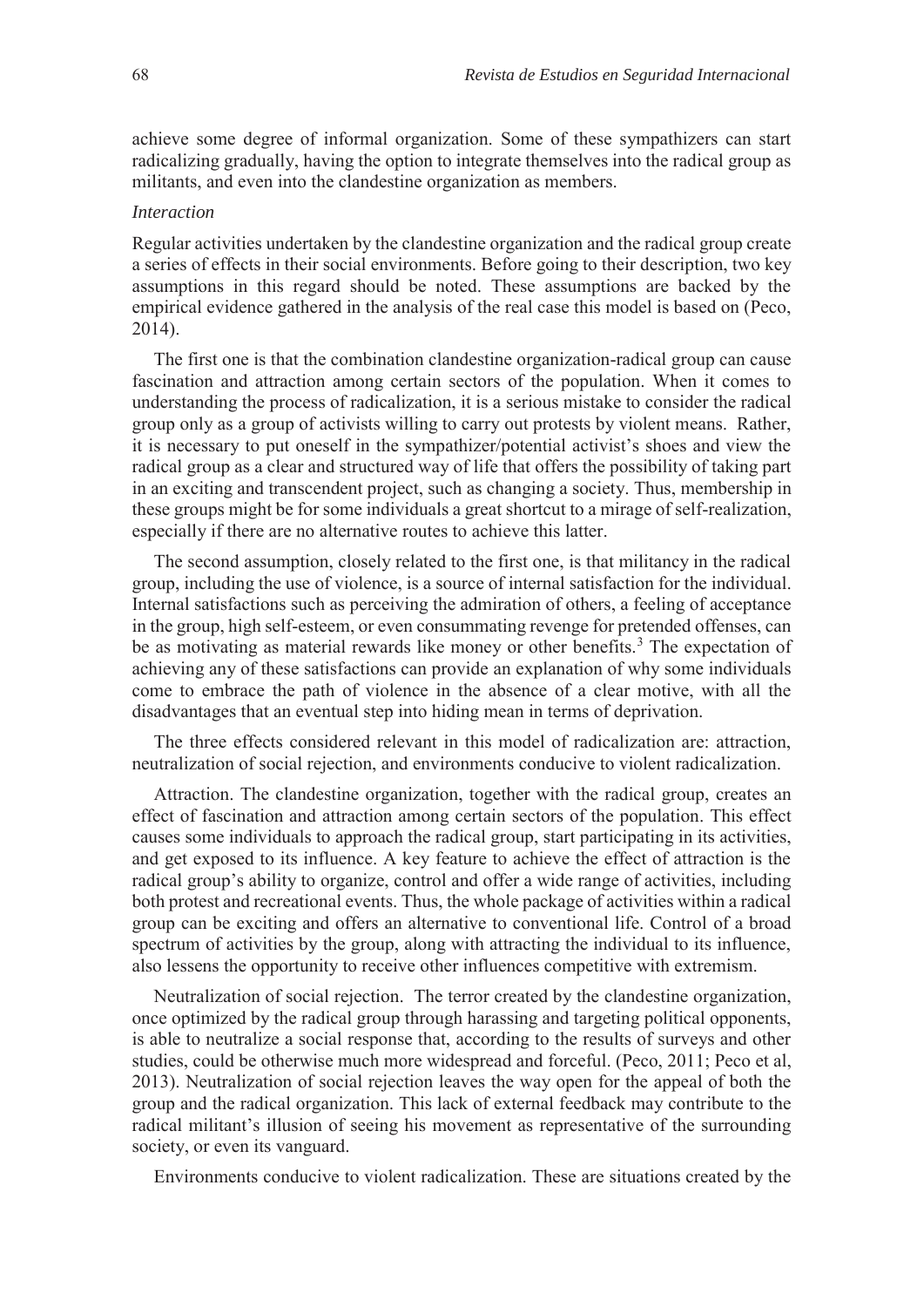radical group where favorable conditions exist for individuals to develop and deepen their process of radicalization. These environments are formed by the confluence of three activities. First, development and dissemination of a discourse of justification and glorification of violence, which exposes the militant to models of conduct to imitate and also provides justification for violent acts. Second, encouragement and organization of low-intensity violent activities, which provides an opportunity for militants to start exercising violence in a progressive and safe manner. And third, organization itself and other militancy-related activities, which expose individuals to favorable contingencies to consolidate the recently acquired violent behavior.

#### *Main process and dependent variable*

This model considers violent radicalization a learning process –in the sense of the Learning Theory- of patterns of violent behavior by the individual. These patterns include consistent cognitive and behavioral components, and refer to a given ideology and/or belief. Similarly, de-radicalization is the process by which the individual abandons previously-learned patterns of violent behavior. According to the Learning Theory, this latter process can occur either by the appearance of punitive circumstances (punishment) or lack of rewards (extinction). In this model, the process of radicalization is represented through a cyclical flow diagram, which includes the following phases: approach, participation in group activities, radicalization itself, and potential de-radicalization.

For the purposes of this model, the level of individual radicalization (IR) is the variable that, in general, shows the likelihood that a given individual carries out violent behavior, which is representative of his/her radicalization environment.

The effect of attraction provokes the approximation of sympathizers, i.e. increases the likelihood that some of these individuals start participating in the activities of the radical group and get exposed to its influence.

From here on, the process of radicalization, from a cognitive-behavioral perspective, can be explained by a combination of the following classical paradigms and/or theories: Social Learning (Bandura, 1977), Operant Conditioning (Skinner, 1938) and Cognitive Dissonance (Festinger, 1957).<sup>4</sup> The aforementioned environments conducive to violent radicalization contain the necessary conditions for the processes described in these paradigms to occur.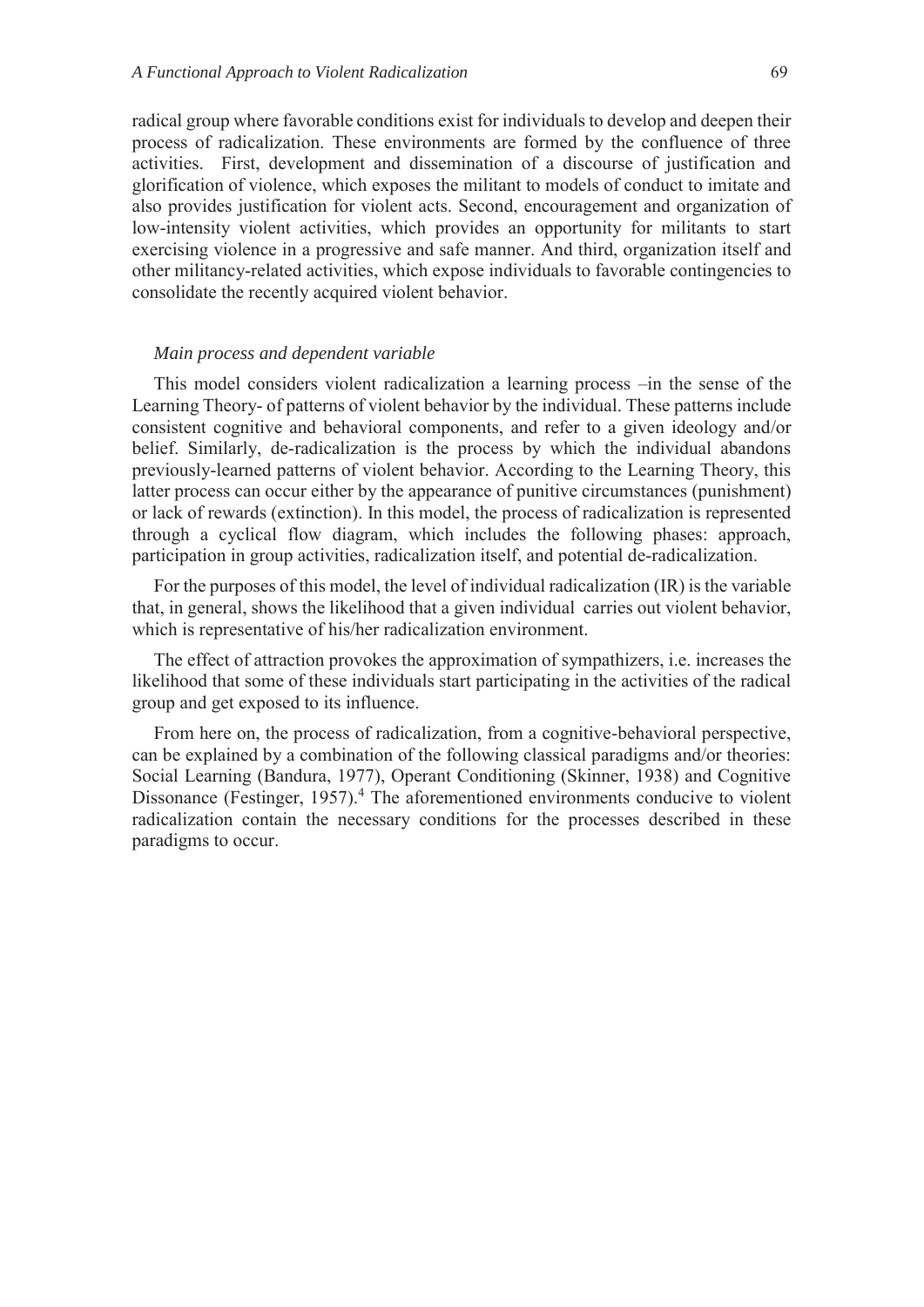

#### Figure 2.- PROPOSAL OF A MODEL OF RADICALIZATION (IN DETAIL)

Violent behavior can be initially acquired by observational learning, through participation of the individual in group activities and subsequent expectation of reward in the form of feelings of pride, acceptance, belonging, achievement, etc. From here on, two different paths are proposed, which are based on two extreme theoretical situations that define the range of real situations where the individual may be involved. The first path starts with the exposure to a discourse of justification and glorification of violence. This exposure prompts the individual to internalize the arguments provided by that discourse. As a result, the cognitive component of the incipient violent behavior increases, exceeds the behavioral (motor) component, and dissonance between thought and action appears.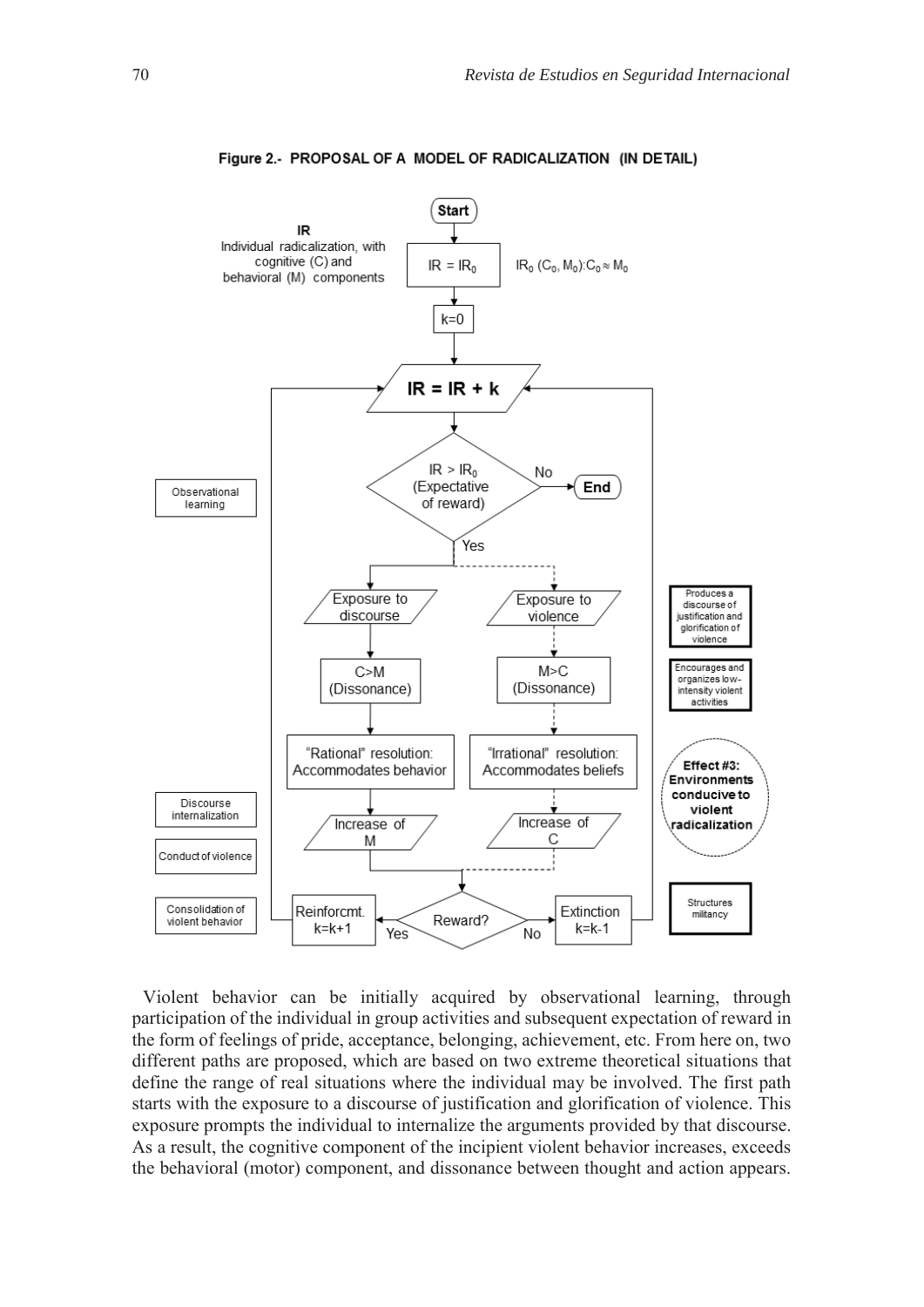Since there is an expectation of reward, which was obtained through observational learning, this dissonance tends to be resolved upwards, i.e. the behavioral component tends to equalize the cognitive one, and not the other way around. The external conditions are suitable for this purpose, since activities involving episodes of low-intensity violence provide the opportunity to implement the ideas previously acquired in a safe and suitable manner. The result is an increase in visible violent behavior; up to equalize the cognitive component. From the individual's point of view, ideas and actions are already consistent. Therefore, in this way violent action accommodates new ideas in a kind of rational manner.

The second path starts with individual's exposure to situations of low-intensity violence. It is shown in Figure 2 with a dashed line. Small violent actions, not too far from the individual's beliefs, can be elicited merely by peer pressure, local action-reaction dynamics, fear, or other causes. Once these actions are carried out, the behavioral component exceeds the cognitive one, and dissonance appears. Since an expectation of reward exists, as was the case in the previous path, this dissonance tends to be resolved upwards. The external conditions are also fit for this purpose, since violent discourse provides the arguments the individual needs to justify his own violent actions. Thus, the individual assimilates violent discourse, and the result is an increase of violence-related cognitions. The new individual's thinking adapts the previous action, and both become consistent.

In any case, once the dissonance is reduced, emerging violent behaviors and cognitions will adjust to each other. Then, they will be followed by recognition from other militants, and a feeling of internal satisfaction will appear. The interaction that occurs between individuals during activities related to militancy provides the appropriate setting for such rewards to become reinforcements of the violent behavior, and therefore increases the likelihood that behavior will be repeated in the future. In short, what began as an incipient violent behavior becomes consolidated behavior.

In summary, the initial learning mechanism of emerging violent behavior may be observational learning. After that, the escalation in intensity and frequency can be explained by the upwards adjustment between cognitive and behavioral elements. In any case, this escalation is driven by a previously-acquired expectation of reward. Finally, continuance of violent behavior can be explained by the primacy of potentially reinforcing contingencies within radical environments.

The process is repeated cyclically, thereby leaving the individual in the midst of a spiral of radicalization in which thoughts, feelings, and actions match each other following an upward trend. Ethical barriers concerning the use of violence, if any, fall one after another. The individual immersed in the process of radicalization self-justifies his new lifestyle as a result of his commitment to a cause. Violence is clearly seen as a legitimate way to achieve an idyllic end situation, and he sees himself as one of those chosen to carry out such a transcendental task.<sup>5</sup>

According to this model, the individual enters a radicalization loop. Once immersed in this process, it is very difficult to leave. Furthermore, for some individuals there is no other way to enjoy internal satisfactions like those provided by the radical group: a clear objective and structured way of life, self-esteem, feeling of belonging, friendship, etc. At some point in this escalation, he may be recruited by the organization and go into hiding. From this moment on, for the purposes of this model, there is little chance of turning back, and the individual gets increasingly involved in the regular activities of the radical organization.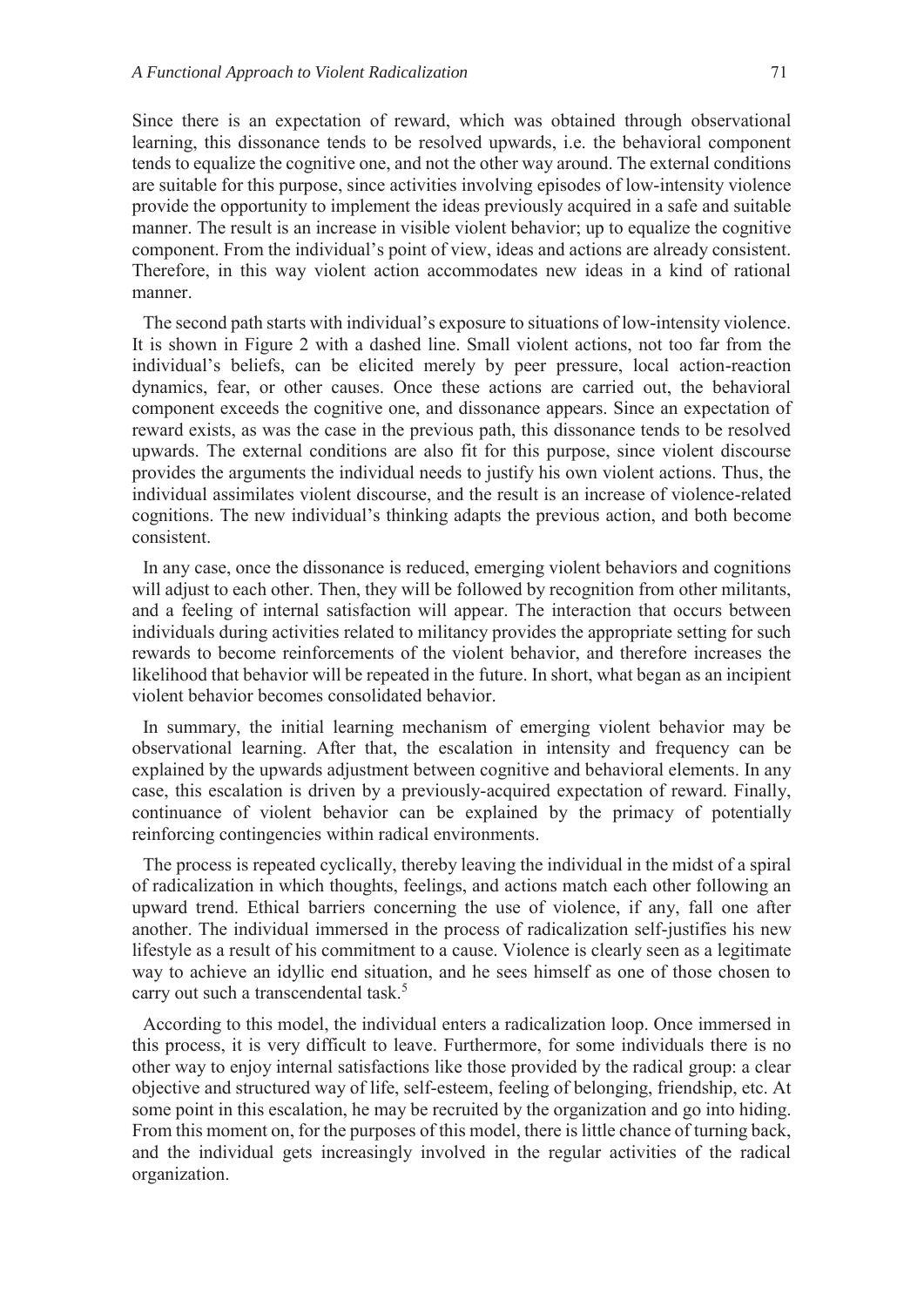#### *Neutralizing the effectiveness of aversive stimuli*

It is necessary to stress the feeling of security that the radical group provides to the individual who carries out low-intensity violent activities. This feeling is provided not only through objective physical aspects such as providing coverage, promoting mass action, executing detailed planning, etc., but also through subjective perceptions. Thus, the radical group could be neutralizing the effectiveness of these aversive stimuli by creating a perception of impunity via highlighting police errors and contradictions in the legal system, threatening and targeting law enforcers, creating supportive networks for convicts, or promoting a belief in a future withdrawal of legal measures by the authorities, for instance. This supposed neutralization of the effectiveness of aversive stimuli into the radical group can explain why observational learning sometimes does not work in reverse, i.e. punishing violent behavior through the expectation of detention by the police, or fear of possible criminal responsibilities in the future.

In addition to the above, and when speaking of contexts of radicalization inserted in democratic societies, a clarification must be made regarding the security and protection provided to all citizens by the rule of law. Under these conditions, a member of a radical group does not normally risk his life or his physical integrity. On the contrary, he may carry out protest activities, and even use violence, from the base of a normal life where his basic needs are met.

#### *Stabilization and de-radicalization*

In order to approach the process holistically, it is better to set the behavioral view aside and focus on motivation. Thus, the process of radicalization can be considered as being driven by the imbalance between motivational and deterring factors of violent behavior, in favor of the former. This imbalance, in turn, is caused by the amount of motivating factors existing in the radicalization loop, while the deterring factors are inexistent or merely neutralized. In principle, theoretically, while this imbalance is maintained, the individual will increase his violent behavior.

However, it is reasonable to assume this imbalance is not constant, and the more the individual enters into the process of radicalization, the more relevant the deterring factors become with respect to the motivational ones. In fact, the further the individual advances in the process, the greater the risks he has to face are, and the more the comforts of modern societies he is forced to give up. Thus, it might be a gamble too high for most of them to continue on the path of radicalization with the prospect of finally going into hiding.

This idea can be represented in the model by introducing a loop of de-radicalization. In case of factors incompatible with the process of radicalization progressively appear which will be discussed later on- the individual may begin decreasing his IR and eventually reach a balance around a given level. At this point, the flow in the diagram will adopt a cyclic trajectory in the shape of an "eight".

#### **DISCUSSION**

The validity of this model is supported in two ways. First, because of its ability to explain a wide range of observable situations that happen within radicalization environments, as well as to adapt to cases that, in principle, could be viewed as exceptions. And second, it can also be sustained directly due to its ability to reach deductions that can be contrasted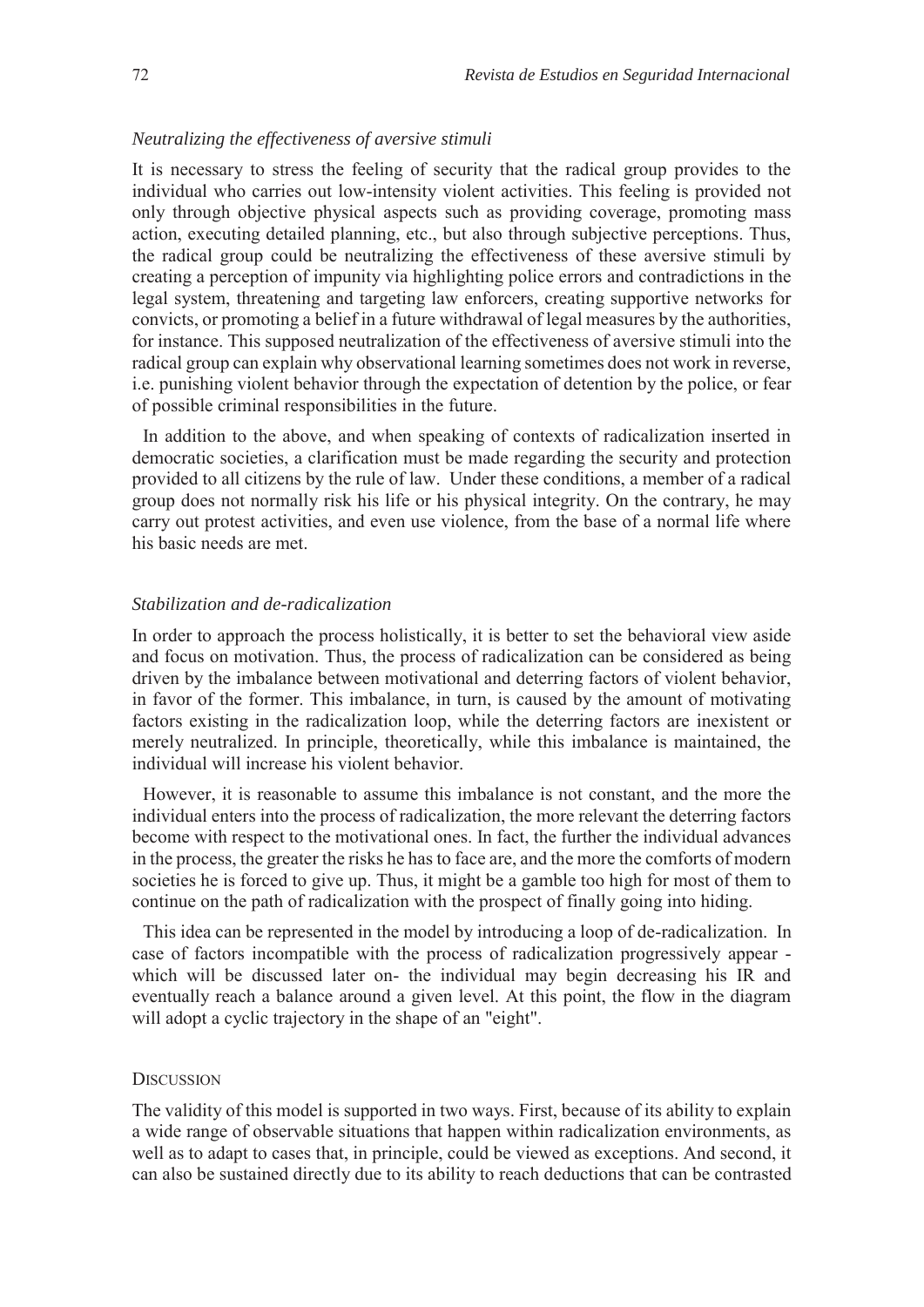in a reasonable manner taking into account the particular circumstances of the phenomenon of radicalization.

#### *Ability to adapt observable facts and apparent exceptions*

The model allows for the deduction of aspects such as the progressivity of the process of radicalization or the importance of the individual's ties of friendship and camaraderie. The model also provides an explanation for the empirical data on the low proportion of radicals who eventually become terrorists. This is due to the growing prominence of the deterring factors as the process progresses. Finally, the model also takes away some relevance from the classic question of why some people become terrorists and others do not. A proper influx of people to the process is sufficient condition to perpetuate the phenomenon, no matter who of them will eventually join the organization or merely continue contributing to the group's activities.

The model also applies to cases of individuals who, if they could, would carry out violent behavior at their initial involvement with the radical group. This conduct may be motivated, for instance, by an extreme fanaticism, by a history of learning violence in other areas, or even by suffering some kind of ailment. In all these cases, part of the process of radicalization is already done. Then, the radical group will provide the individual with supporting arguments for the use of violence, as well as the resources, structure and leadership needed to carry out such violent activities. This way, the group will allow the individual to adjust his manifest behavior to his previous convictions, or vice-versa. In short, the process of radicalization will progress more quickly.<sup>6</sup>

Anger is usually considered as a causal factor of radicalization, which needs some clarification. This feeling can be found in many members of radical organizations and in some circumstances can become a catalyst of radicalization. The problem, however, lies in considering anger solely as a natural reaction unleashed by grievances felt by the individual, either directly orvicariously, e.g. excessive reactions from security forces or supposed repressive political conditions. In this respect, it is necessary to point out that anger can appear also as a result of cognitive activity, either induced or modulated by the imagery of the radical group, and subsequently become subject to contingencies of reinforcement. In other words, anger can also be the result of a learning process and, therefore, a consequence of the individual´s activity.

#### *Deduction of consequences: Is it possible to break the process and consequent deradicalization of the individual?*

According to this model, radical violent behavior may diminish or even disappear through a number of mechanisms. First, through a process of extinction caused by a lack of expectation of reward within the group.<sup>7</sup> This can occur, for instance, in case the individual stops receiving reinforcements from other activists and leaders.

Second, by the appearance of external, aversive stimuli that may become punishments under certain circumstances, according to the Learning Theory. Applying this logic, promoting citizens to freely express their rejection towards violence might be one of the most powerful ways to reverse the process of radicalization. This is because that rejection constitutes an aversive stimulus itself, it directly counteracts the discourse of justification and glorification of violence, and because of the synergy with other measures to promote de-radicalization. This creates a virtuous circle where citizens would be able to express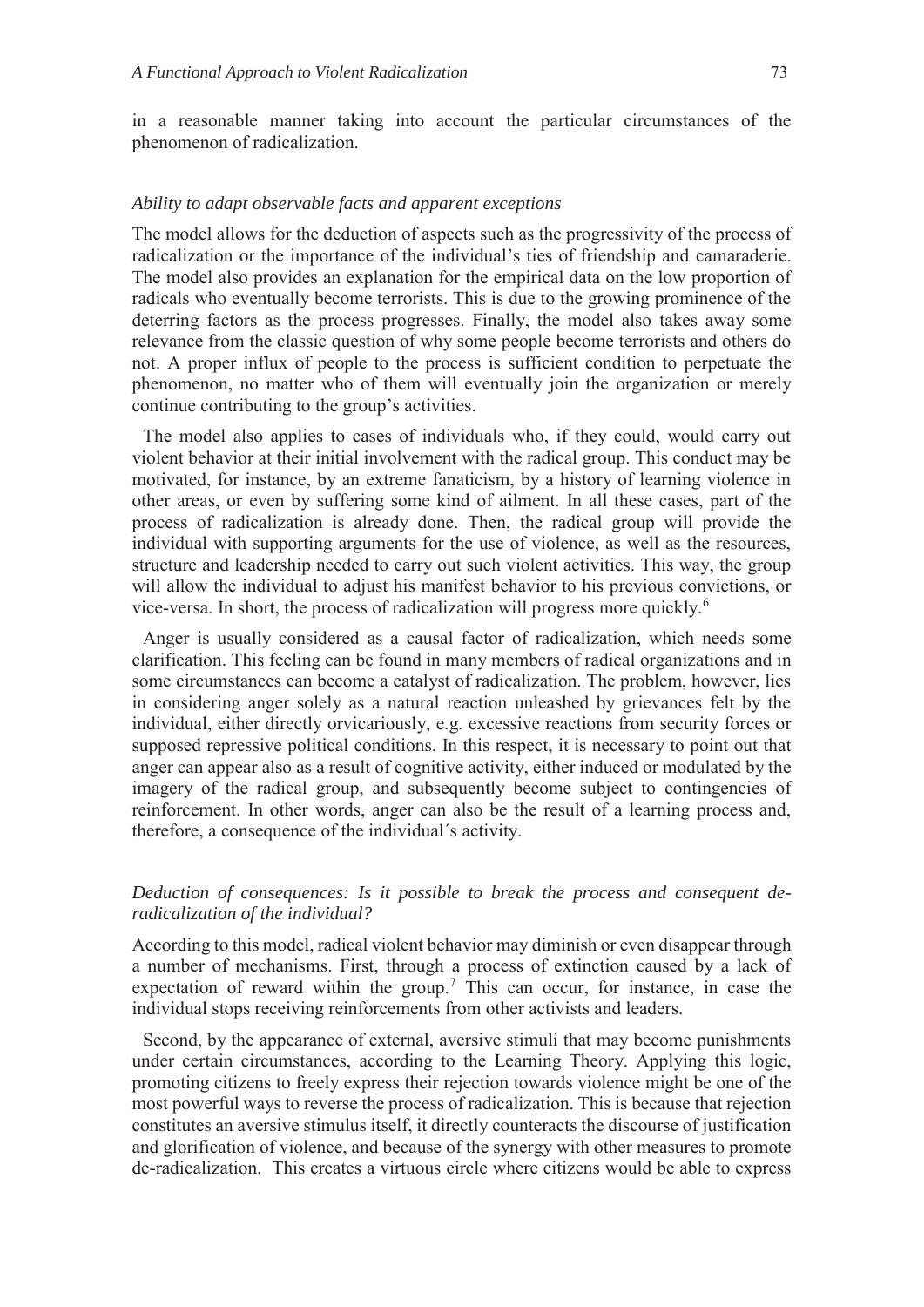themselves freely and support the measures taken by the authorities, at the same time that the radical group would weaken.

Third, violent behavior could also disappear through the successful competition of other activities that may become sources of rewards for the individual. For instance, encouraging and involving the radical in activities worth of merit, self-esteem or social recognition from the community, for example, could re-direct the individual's expectation of reward from violent activities to more constructive endeavors. It is, therefore, worth exploring alternatives to the process of radicalization as a necessary complement to either leaving it or avoiding any backsliding.

The last two mechanisms can be found in Figure 1, at the detour of factors incompatible with the process of radicalization. Actually, all the identified mechanisms affect the individual's expectations, either that related to the aversive consequences of his/her behavior or to the possibility of losing opportunities for reward. The expectation of the individual becomes therefore a key variable in controlling the level of radicalization. Manipulating the factors that influence this variable could theoretically modify and redirect the process towards the de-radicalization loop.

Finally, it should be noted that the aforementioned actions coincide substantially with measures already planned or even implemented by the authorities in order to combat the phenomenon of radicalization. Among these measures, those included in the EU strategy for combating radicalization should be highlighted (Council of the European Union, 2005), as well as others carried out as a result of applying national legislation, e.g. the Organic Law 6/2002 in Spain. This coincidence of results provides credibility for and represents an endorsement of the model presented here, and therefore suggests that it could be effectively applied to a wide range of contexts of radicalization.

#### **CONCLUSIONS**

The proposed model shows a feasible, consistent path by which some individuals can become violent radicals. Arguments supporting the validity of the model come from its ability to explain observable facts, such as the progressiveness of the process of radicalization, the scarce percentage of individuals that finally become terrorists, and the possibility to be applied to other individuals that are already violent for other reasons. On the other hand, arguments in favor of its usefulness can be drawn from its ability to identify critical sequences from which the process of radicalization can be interrupted or even reverted. This should allow for the development and implementation of both preventive and corrective action plans with a solid scientific foundation.

The model also challenges some firmly-rooted beliefs about the process of radicalization. In this model, individual radicalization is seen as a learning process of violent behavior, accepted by the individual and influenced by external factors. While this influence from external factors is important, it is actually the individual who radicalizes himself by increasing his violent behavior and changing his thoughts, beliefs and feelings. All of this is done under the motivating drive of an expectation of internal reward. Therefore, it is not necessary to resort to aggressive influences, indoctrination, etc. to explain why some individuals become violent radicals. In other words, although it is true that the individual´s leading role in his/her own process of radicalization is compatible with supposed influence practices undertaken by more-radicalized individuals, these practices might be actually less effective than they appear.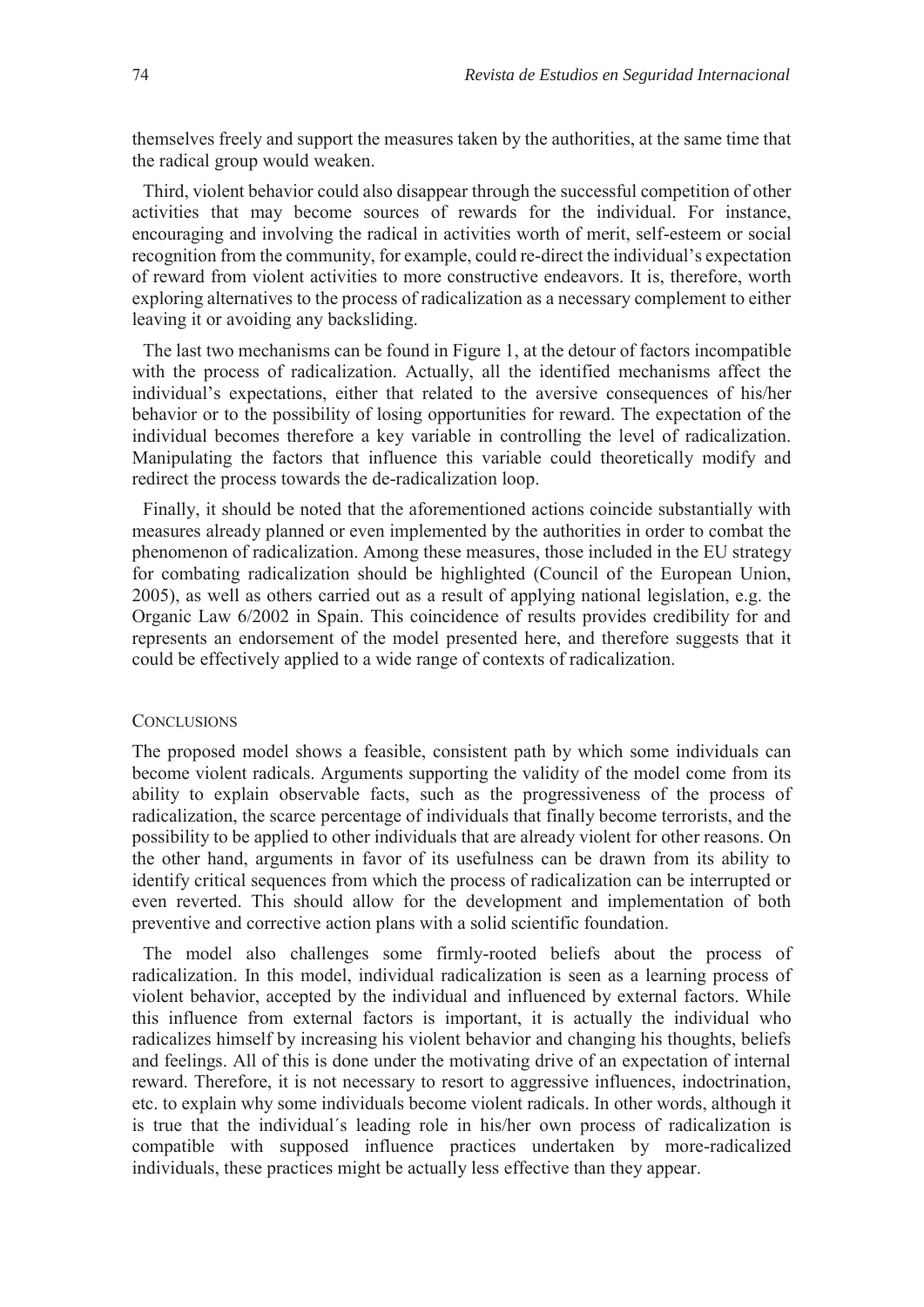Finally, the model also suggests that the appearance of spontaneous sources of radicalization, with a potential to become organized groups, is a feasible phenomenon. In fact, according to the model, only three conditions are required for the process of radicalization to start: first, the belief that carrying out violent actions in a relatively safe manner is something feasible; second, the possibility of interacting with other comrades in a way that expectations can be shared and encouraged among each other; and third, the presence of an appropriate reference that can provide guidance, identity and narratives. The first two conditions are not unique to radical groups; instead, they can be found in other environments where informal relationships take place. And as for the third condition, the fact is that guidance, identity and narratives are available today in a direct manner, without intermediaries, thanks to the possibilities of information technologies. Thus, once the incipient source of radicalization appears, it is relatively easy to create an organization that is able to protect its individuals and allows them to pursue at least midterm goals. In short, the phenomenon of collective radicalization can appear spontaneously if and when a minimum of given conditions happen, and can evolve over time into more complex systems.

#### ABOUT THE AUTHOR:

*Miguel Peco holds an MSc in Psychology and a PhD in International Security. He is Associate Professor of Geopolitics & Strategy at the Universidad Complutense de Madrid (Spain).* 

#### **REFERENCES**

Bandura, Albert (1977), *Social Learning Theory*, New York: General Learning Press.

 (2004), "The role of selective moral disengagement in terrorism and counterterrorism", in F.M. Moggahadam & A.J. Marsella (Eds.), *Understanding terrorism: Psychological roots, consequences and interventions*, Washington DC: American Psychological Association Press, pp. 121-150.

Borum, Randy (2011) "Radicalization into Violent Extremism II: A Review of Conceptual Models and Empirical Research", *Journal of Strategic Security*, Vol. 4, No. 4, pp. 37-62.

Council of the European Union (2005), *The European Union Strategy for Combating Radicalisation and Recruitment to Terrorism*, Brussels

European Commission's Expert Group on Violent Radicalisation (2008), *Radicalisation Processes Leading to Acts of Terrorism*.

Festinger, Leon (1957), *A Theory of Cognitive Dissonance*, Stanford, CA: Stanford University Press.

Kruglanski, A. *et al*. (2014), "The Psychology of Radicalization and Deradicalization: How Significance Quest Impacts Violent Extremism", *Advances in Political Psychology*, Vol. 35, Suppl. 1, pp. 69-93.

Lang, Peter (1968), "Fear Reduction and Fear Behaviour: Problems in Treating a Construct", *Research in Psychotherapy,* Vol. 4.

Maslow, Abraham (1943), "A Theory of Human Motivation", *Psychological Review*, No. 50, 370-396.

Peco, Miguel (2011), *Aproximación funcional a los movimientos radicales en el ejercicio de la*